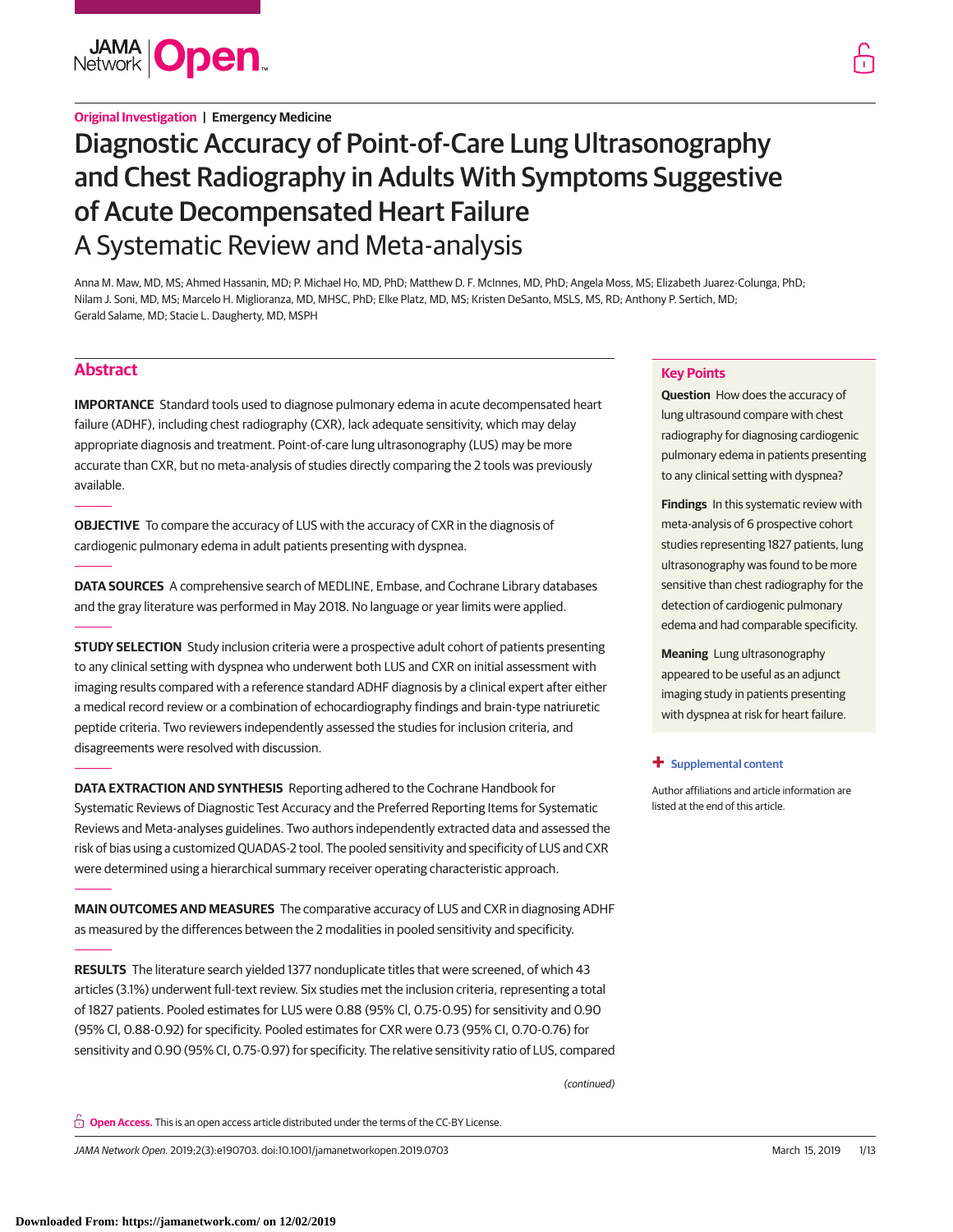#### Abstract (continued)

with CXR, was 1.2 (95% CI, 1.08-1.34;  $P <$  .001), but no difference was found in specificity between tests (relative specificity ratio, 1.0; 95% CI, 0.90-1.11;  $P = .96$ ).

**CONCLUSIONS AND RELEVANCE** The findings suggest that LUS is more sensitive than CXR in detecting pulmonary edema in ADHF; LUS should be considered as an adjunct imaging modality in the evaluation of patients with dyspnea at risk of ADHF.

JAMA Network Open. 2019;2(3):e190703. doi[:10.1001/jamanetworkopen.2019.0703](https://jama.jamanetwork.com/article.aspx?doi=10.1001/jamanetworkopen.2019.0703&utm_campaign=articlePDF%26utm_medium=articlePDFlink%26utm_source=articlePDF%26utm_content=jamanetworkopen.2019.0703)

# **Introduction**

Acute decompensated heart failure (ADHF) is the primary cause in up to 40% of older adults presenting with dyspnea,<sup>1</sup> one of the leading reasons for emergency department visits in the United States.<sup>2</sup> The diagnostic workup for ADHF can be challenging and often requires several tests. The insensitivity of guideline-recommended tools for diagnosing ADHF, such as chest radiography (CXR), physical examination, and brain-type natriuretic peptide (BNP),  $3.4$  is known to delay treatment, which is associated with an increase in mortality.<sup>5,6</sup> In particular, the sensitivity of CXR in detecting pulmonary edema is limited, with 20% being a false-negative.<sup>7,8</sup> Given the limitations of current tools to diagnose ADHF, the National Heart, Lung, and Blood Institute Working Group on Emergency Department Management of Acute Heart Failure has prioritized the development of new techniques for the diagnosis and monitoring of ADHF.<sup>9</sup>

Point-of-care lung ultrasonography (LUS), which is performed and interpreted at the bedside by the treating clinician, has emerged as a practical diagnostic tool for several lung pathologies. Growing evidence indicates that LUS has comparable or superior accuracy over CXR for many of the most common causes of dyspnea.10-12 Sonographic B-lines are hyperechoic reverberation artifacts that extend vertically from the pleural surface to the bottom of the screen and move synchronously with lung sliding.<sup>13</sup> The number of B-lines seen on LUS has been shown to offer a semiquantitative measure of extravascular lung water content.<sup>14-16</sup> However, data on the diagnostic accuracy of LUS for cardiogenic pulmonary edema are conflicting, with reported sensitivity ranging from 57%<sup>17</sup> to higher than 95%.<sup>18,19</sup> Given its potential advantages over CXR, including its ease of acquisition, immediate availability of results, and evidence of comparable accuracy, LUS could have important implications for standard of care in the evaluation of patients with dyspnea at risk for ADHF.

Although previous systematic reviews have focused on the accuracy of various tools to diagnose ADHF in patients presenting with dyspnea,<sup>20,21</sup> none of them has directly compared the accuracy of LUS with CXR accuracy. The objective of this study was to perform a systematic review with meta-analysis to determine the comparative accuracy of LUS and CXR for the diagnosis of cardiogenic pulmonary edema in patients presenting with dyspnea.

## **Methods**

This systematic review was conducted in compliance with the recommendations from the Cochrane Handbook for Systematic Reviews of Diagnostic Test Accuracy.<sup>22</sup> This study followed the Preferred Reporting Items for Systematic Reviews and Meta-analyses [\(PRISMA\)](http://www.equator-network.org/reporting-guidelines/prisma/) reporting guideline.<sup>23</sup> The study protocol was registered on PROSPERO<sup>24</sup> prior to study selection.

## **Search Strategy**

A comprehensive literature search of MEDLINE, Embase, and Cochrane Library databases was performed in November 2017 and was updated in May 2018. A search of the gray literature was also performed through May 2018 and included conference proceedings from 2014 to 2018 of the American College of Chest Physicians (Annual Meeting Abstract supplements), American Heart

 $\stackrel{\frown}{\Pi}$  JAMA Network Open. 2019;2(3):e190703. doi:10.1001/jamanetworkopen.2019.0703 (Reprinted) March 15, 2019 2/13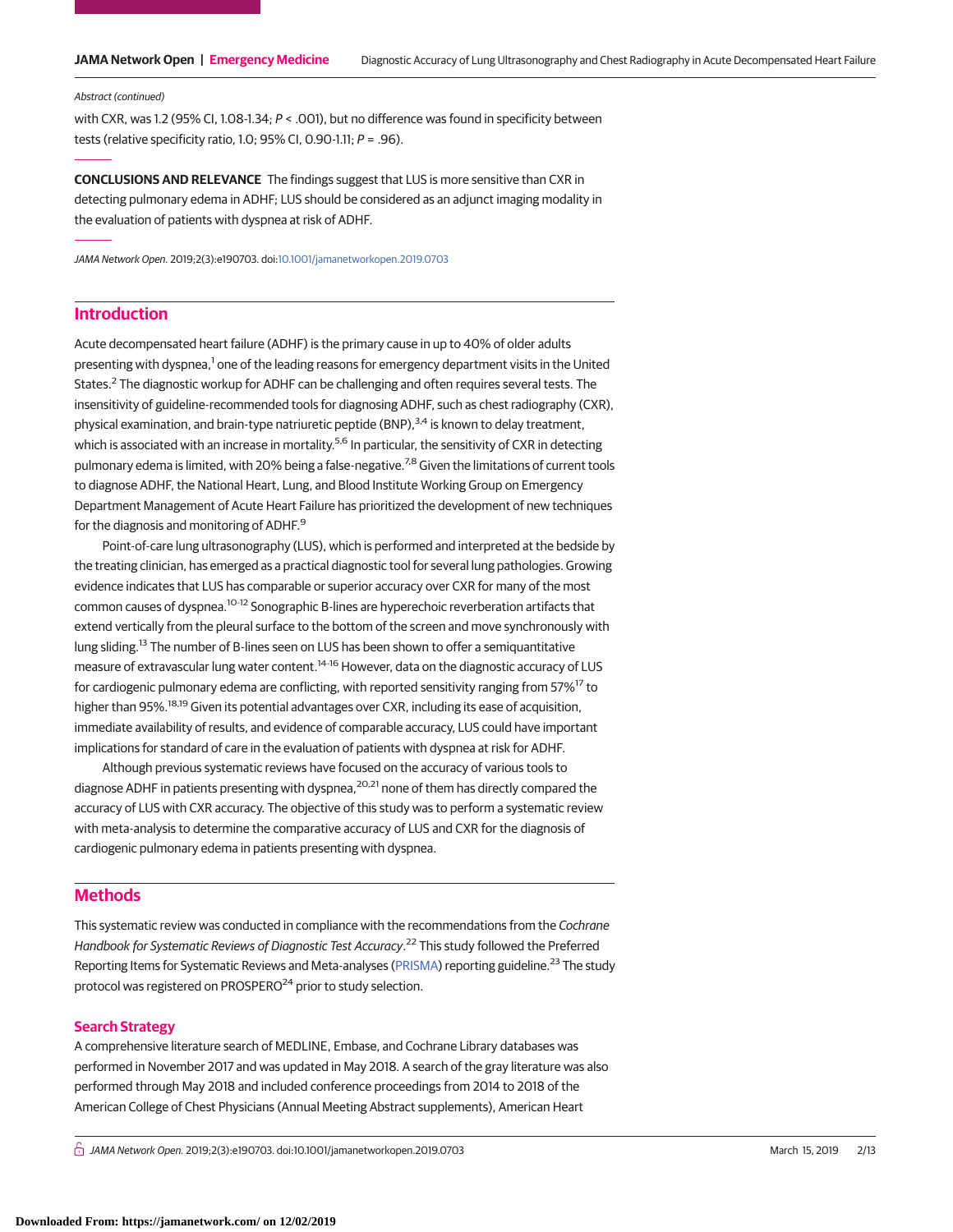Association (Scientific Sessions abstracts), and American College of Cardiology (Annual Scientific Sessions abstracts) as well as from ClinicalTrials.gov and ProQuest Dissertations and Theses databases.

The search strategy (eTable 1 in the [Supplement\)](https://jama.jamanetwork.com/article.aspx?doi=10.1001/jamanetworkopen.2019.0703&utm_campaign=articlePDF%26utm_medium=articlePDFlink%26utm_source=articlePDF%26utm_content=jamanetworkopen.2019.0703) was developed by our principal investigator (A.M.M.) in collaboration with a medical librarian (K.D.). No language or year limits were applied. Retrieved titles and abstracts were independently reviewed by 2 of us (G.S. and A.S.). Full-text versions of relevant studies were retrieved for further evaluation, and the inclusion criteria were applied independently by 2 of us (A.M.M. and A.H.). The inclusion criteria required studies to be prospective cohorts of adult patients presenting with acute dyspnea to any clinical setting in which both LUS and CXR were performed on initial assessment of all patients. In addition, a reference standard of an ADHF diagnosis had to be made by an independent expert after a medical record audit<sup>20</sup> or a combination of echocardiographic findings and BNP criteria. Sufficient data to calculate both sensitivity and specificity were also required. Study participants could not be a subset of patients from another included paper (ie, no overlapping samples or duplicate patients).

#### **Data Extraction and Quality Assessment**

Two of us (A. M. and A. H.) independently extracted data by using standardized data-extraction sheets. When pertinent data were not included in a manuscript, the study's corresponding author was contacted. If no reply was received or the authors did not have the requested information, the data were labeled as not specified.

Data were extracted into 3 tables. **Table 1** and **Table 2** show relevant study characteristics. The numeric data necessary to create 2-by-2 contingency tables were extracted into a third table, from which sensitivity and specificity were then calculated. In the case of multiple individuals interpreting the LUS within the primary study, we determined the mean LUS results (ie, the number of B-lines) of all interpreters. In the case of an individual study reporting more than 1 threshold, our a priori plan was to use the threshold closest to those of all other included studies.

## **Assessment of Risk of Bias and Applicability**

A customized QUADAS-2 tool<sup>28</sup> was applied to assess the risk of bias and applicability to the research question. Two of us (A.M.M. and A.H.) applied the tool independently to all studies. Disagreements between us were resolved by discussion. Interrater agreement of QUADAS-2 ratings were assessed using Cohen κ statistic and Gwet AC1.<sup>29,30</sup>

| Table 1. Study Characteristics            |                                            |                                       |                                                                                                            |                     |          |                      |                       |                     |  |  |
|-------------------------------------------|--------------------------------------------|---------------------------------------|------------------------------------------------------------------------------------------------------------|---------------------|----------|----------------------|-----------------------|---------------------|--|--|
|                                           | Enrollment<br>Study-Specific<br>Geographic |                                       |                                                                                                            | No. of Participants |          | <b>Patients With</b> | Age, Mean (SD) or     | % of Female         |  |  |
| Source                                    | Location                                   | Period                                | <b>Exclusion Criteria</b>                                                                                  | <b>Enrolled</b>     | Analyzed | ADHF, No. (%)        | Median (IQR), y       | <b>Participants</b> |  |  |
| Setting: Emergency Department             |                                            |                                       |                                                                                                            |                     |          |                      |                       |                     |  |  |
| Baker et al, <sup>25</sup> 2013           | Australia                                  | March 2011 to<br>February 2012        | Patients needing active<br>resuscitation; symptoms<br>associated with trauma                               | 230                 | 204      | 41(20)               | Median (IQR): 76 (15) | 46                  |  |  |
| Öhman et al, 18 2017                      | The<br><b>Netherlands</b>                  | July 2014 to<br>January 2015          | Age <18 y; history of<br>pulmonary fibrosis; mitral<br>stenosis or a prosthetic mitral<br>position on echo | 100                 | 100      | 52(52)               | Mean (SD): 71 (15)    | Not specified       |  |  |
| Pivetta et al, <sup>26</sup> 2015         | Italy                                      | October 2010 to<br>September 2012     | Traumatic injury; patients<br>invasively ventilated at the time<br>of evaluation                           | 1008                | 1005     | 463 (46)             | Median (IQR): 77 (13) | 46                  |  |  |
| Sartini et al, 17 2017                    | Italy                                      | January 2011 and<br>February 2013     | Age <18 y; symptoms<br>associated with trauma                                                              | 255                 | 236      | 114(48)              | Mean (SD): 80 (12)    | 54                  |  |  |
| Setting: Internal Medicine Inpatient Ward |                                            |                                       |                                                                                                            |                     |          |                      |                       |                     |  |  |
| Perrone et al, <sup>27</sup> 2017         | Italy                                      | December 2014 to<br>June 2016         | History of pulmonary cancer;<br>history of fibrothorax or<br>congenital lung diseases                      | 150                 | 130      | 80(62)               | Mean (SD): 81 (9)     | 54                  |  |  |
| Vitturi et al, <sup>19</sup> 2011         | Italy                                      | November 2007 to<br><b>March 2008</b> | Lung cancer; fibrothorax;<br>congenital pulmonary diseases;<br>major thoracic surgery                      | 152                 | 152      | 68 (45)              | Not specified         | Not specified       |  |  |

Abbreviations: ADHF, acute decompensated heart failure; IQR, interquartile range.

 $\stackrel{\frown}{\Pi}$  JAMA Network Open. 2019;2(3):e190703. doi:10.1001/jamanetworkopen.2019.0703 (Reprinted) March 15, 2019 3/13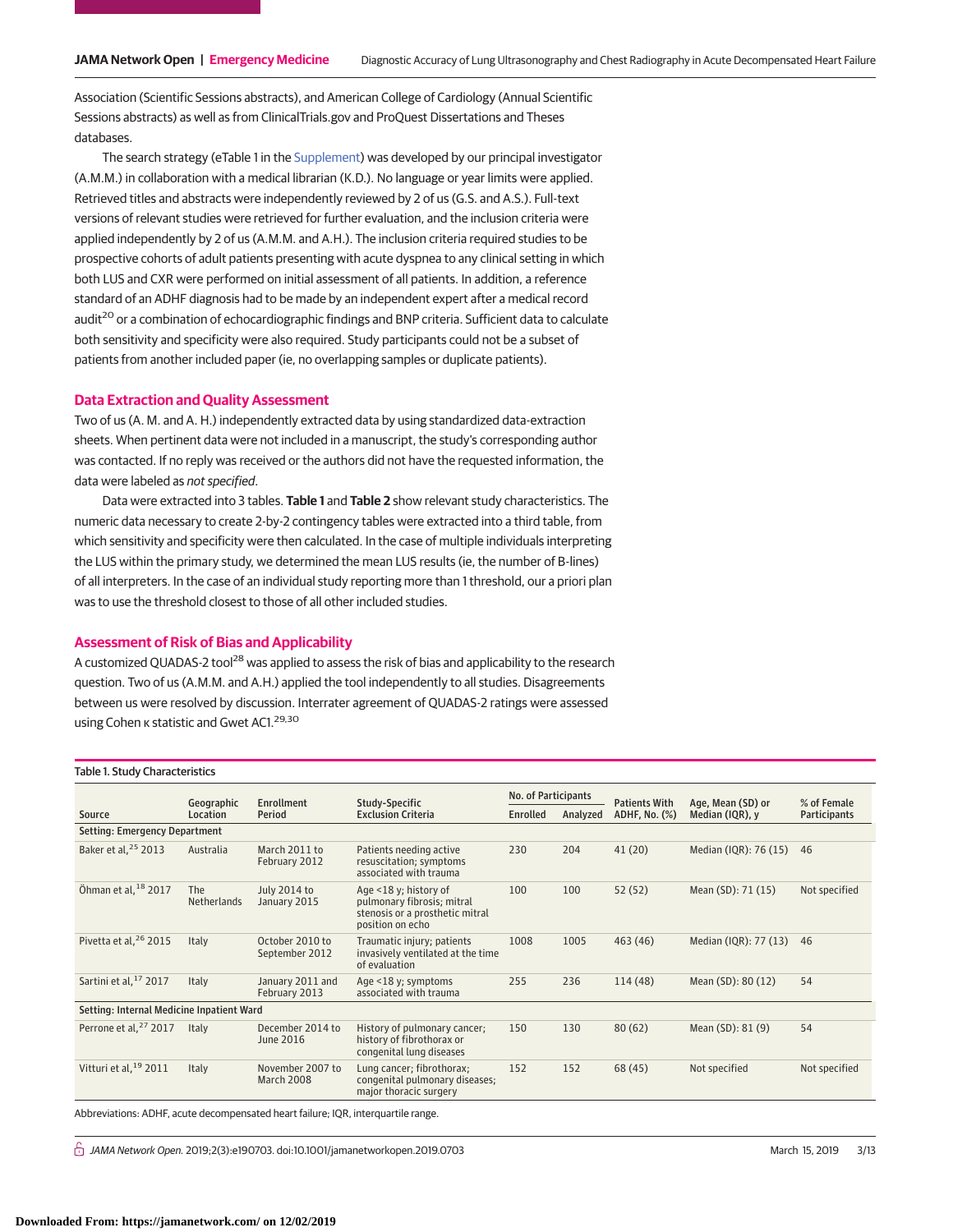|                                                        | Table 2. Index Test and Reference Characteristics                                                                                                                                                                                                                                                                |                                                                                                |                          |                                                     |                                                              |                                                                                        |                                                |                                                                                                                                                            |                                         |                                                                                                              |                                                                                                                                                                                                                                                        |
|--------------------------------------------------------|------------------------------------------------------------------------------------------------------------------------------------------------------------------------------------------------------------------------------------------------------------------------------------------------------------------|------------------------------------------------------------------------------------------------|--------------------------|-----------------------------------------------------|--------------------------------------------------------------|----------------------------------------------------------------------------------------|------------------------------------------------|------------------------------------------------------------------------------------------------------------------------------------------------------------|-----------------------------------------|--------------------------------------------------------------------------------------------------------------|--------------------------------------------------------------------------------------------------------------------------------------------------------------------------------------------------------------------------------------------------------|
| Source                                                 | Ultrasonography<br>Machine and<br>Transducer                                                                                                                                                                                                                                                                     | <b>Qualifications of</b><br>Sonographer<br>No. and                                             | LUS Clip, s<br>Length of | Hemi-Thorax<br>Scanned per<br>. of Lung<br>No. of I | Reliability <b>K</b><br>Interrater<br>$(95%$ CI)             | Threshold for a<br>Positive LUS                                                        | Interpreter <sup>a</sup><br>SUI                | <b>CXR</b> Technique                                                                                                                                       | Interpreter<br>CXR                      | LUS/CXR Time<br>Interval, h                                                                                  | Reference Diagnosis<br>Description of<br>Method                                                                                                                                                                                                        |
|                                                        | Setting: Emergency Department                                                                                                                                                                                                                                                                                    |                                                                                                |                          |                                                     |                                                              |                                                                                        |                                                |                                                                                                                                                            |                                         |                                                                                                              |                                                                                                                                                                                                                                                        |
| Baker<br>et al, <sup>25</sup><br>2013                  | $(GE)$ , with a 2-5 MHz<br>GE Logic-e portable<br>ultrasonography<br>curvilinear<br>transducer                                                                                                                                                                                                                   | 1 experienced, 11<br>novices                                                                   | $\sim$                   | 4                                                   | $(0.72 - 0.92)^{b}$<br>$(0.45 - 0.95)^c$<br>and 0.70<br>0.82 | demonstrated in 22<br>areas bilaterally<br>Positive if 23<br><b>B-lines</b> were       | expert (read<br><b>Blinded LUS</b><br>offline) | for most patients<br>Postero-anterior                                                                                                                      | incomplete)<br>Radiologist<br>(blinding | intervening period<br>providing that no<br><1, or within 2,<br>occurred in the<br>management<br>active fluid | Medical record audit<br>cardiologist blinded<br>by a specialist<br>to LUS results                                                                                                                                                                      |
| $\ddot{\text{O}}$ hman<br>et al, <sup>18</sup><br>2017 | (Philips), with phased<br>Philips CX 50, device<br>array transducer                                                                                                                                                                                                                                              | sonographer, with<br>>1000<br>1 experienced<br>examinations                                    | $5 - 10$                 | $\sim$                                              | 1(1.0, 1.0)                                                  | 그<br>demonstrated in<br>area bilaterally<br>Positive if 23<br><b>B-lines</b> were      | sonographer<br>bedside)<br>(read at<br>Blinded | sometimes with a<br>Postero-anterior,<br>lateral view                                                                                                      | Radiologist<br>(blinding<br>unclear)    | specified otherwise<br>Immediately, not                                                                      | congestion on chest<br>fulfilled: "presence<br>and either a BNP of<br>more than 400 ng/l<br>of heart disease on<br>conventional echo<br>combination with<br>If the following 2<br>or a BNP of more<br>than 100 ng/lin<br>radiography"<br>criteria were |
| Pivetta<br>et al, <sup>26</sup><br>2015                | transducer (5-3 MHz)<br>Curvilinear                                                                                                                                                                                                                                                                              | are<br>qualifications<br>department<br>emergency<br>physicians;<br>not clear<br>Multiple       | 5                        | 3                                                   | $(0.89 - 0.98)$<br>0.94                                      | demonstrated in 22<br>areas bilaterally<br>Positive if $\geq$ 2<br><b>B-lines</b> were | expert (read<br><b>Blinded LUS</b><br>offline) | postero-anterior<br>Typically                                                                                                                              | Radiologist<br>(blinding<br>unclear)    | 1.5                                                                                                          | Medical record audit<br>cardiologist blinded<br>by an emergency<br>physician and a<br>to LUS results                                                                                                                                                   |
| Sartini<br>et al, <sup>17</sup><br>2017                | (Esaote), with convex<br>Esaote MyLab30TM<br>and MyLab70TM<br>array transducer<br>(3.5-5 MHz)                                                                                                                                                                                                                    | physicians with at<br>least 50 previous<br>examinations<br>emergency<br>supervised<br>Multiple | NA (still<br>image)      | 6                                                   | Not reported                                                 | demonstrated in 22<br>areas bilaterally<br>Positive if $\geq$ 2<br><b>B-lines</b> were | sonographer<br>bedside)<br>(read at<br>Blinded | Postero-anterior                                                                                                                                           | Radiologist<br>(blinding<br>unclear)    | $\sim$                                                                                                       | Medical record audit,<br>emergency physician<br>on discharge, by 2<br>cardiologist and 1                                                                                                                                                               |
|                                                        | Setting: Internal Medicine Inpatient Ward                                                                                                                                                                                                                                                                        |                                                                                                |                          |                                                     |                                                              |                                                                                        |                                                |                                                                                                                                                            |                                         |                                                                                                              |                                                                                                                                                                                                                                                        |
| Perrone<br>et al, <sup>27</sup><br>2017                | with convex 3.5 MHz<br>sonograph (Esaote)<br>Esaote MyLab 5<br>transducer                                                                                                                                                                                                                                        | 1 skilled operator                                                                             | 5                        | 4                                                   | Not reported                                                 | demonstrated in 22<br>areas bilaterally<br>Positive if $\geq$ 2<br><b>B-lines</b> were | sonographer<br>bedside)<br>(read at<br>Blinded | Postero-anterior                                                                                                                                           | Radiologist<br>(blinding<br>unclear)    | Median (IQR): 12<br>$(5 - 18)$                                                                               | experienced reviewer<br>Medical record audit<br>by an independent                                                                                                                                                                                      |
| et al, <sup>19</sup><br>Vitturi<br>2011                | XV (Toshiba), with<br>3.5 MHz convex<br>Toshiba Aplio<br>transducer                                                                                                                                                                                                                                              | experienced in<br><b>United States</b><br>2 internists<br>trained and                          | 10                       | 3                                                   | Not reported                                                 | was greater than 8<br>number of B- lines<br>Positive when the                          | sonographer<br>bedside)<br>(read at<br>Blinded | Postero-anterior                                                                                                                                           | Radiologist<br>(blinding<br>unclear)    | $2 - 6$                                                                                                      | accordance with AHA<br>by medical experts in<br>Medical record audit<br>guidelines                                                                                                                                                                     |
|                                                        | a All LUSs were interpreted either offline by an LUS expert blinded to all clinical data or bedside by a sonographer<br>Abbreviations: AHA, American Heart Association: BNP, brain-type natriuretic peptide: CXR, chest radiography;<br>IQR, interquartile range; LUS, lung ultrasonography; NA, not applicable. |                                                                                                |                          |                                                     |                                                              |                                                                                        |                                                | <sup>c</sup> Estimate for interrater reliability between LUS experts and novices.<br><sup>b</sup> Estimate for interrater reliability between LUS experts. |                                         |                                                                                                              |                                                                                                                                                                                                                                                        |

 $\hat{\Box}$  JAMA Network Open. 2019;2(3):e190703. doi:10.1001/jamanetworkopen.2019.0703 (Reprinted) March 15, 2019 4/13

the patient).

the patient).

 All LUSs were interpreted either offline by an LUS expert blinded to all clinical data or bedside by a sonographer blinded to all clinical information except that which could not be blinded (ie, the physical appearance of

blinded to all clinical information except that which could not be blinded (ie, the physical appearance of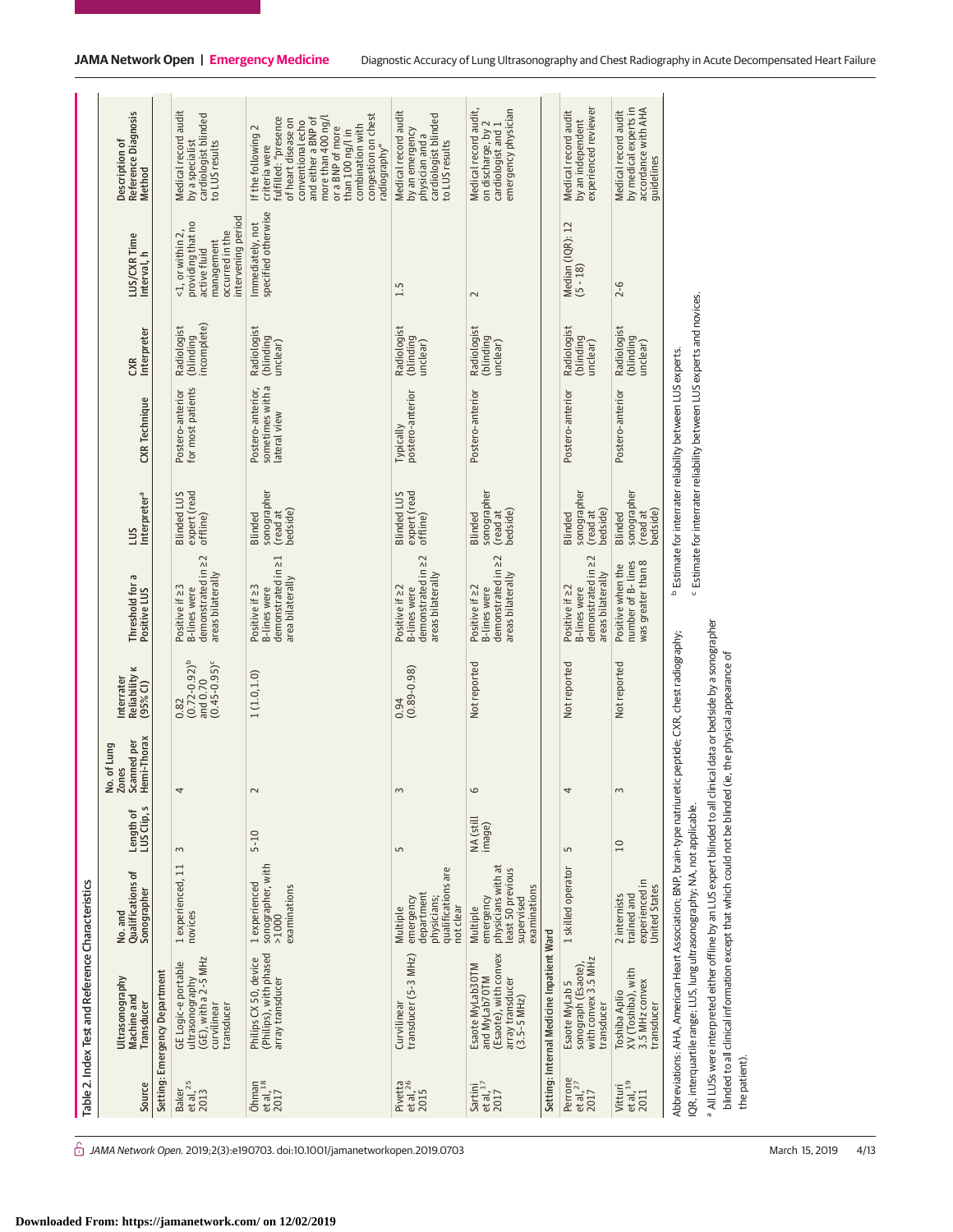Based on the QUADAS-2 tool, each article was evaluated for risk of bias in 4 domains. High risk of bias in each domain was defined as follows: (1) patient selection, the study enrollment was not consecutive or the study excluded patients that could introduce spectrum bias, which is the phenomenon that the performance of a diagnostic test will vary with the spectrum of severity of disease present in the cohort; (2) index test, the LUS or CXR results were interpreted without blinding to the reference standard or the other index test; (3) reference standard, the reference standard for ADHF diagnosis was interpreted without blinding to the results of the index tests (LUS or CXR); and (4) flow and timing, the interval between LUS and CXR exceeded 2 hours. eFigure 1 in the [Supplement](https://jama.jamanetwork.com/article.aspx?doi=10.1001/jamanetworkopen.2019.0703&utm_campaign=articlePDF%26utm_medium=articlePDFlink%26utm_source=articlePDF%26utm_content=jamanetworkopen.2019.0703) provides the QUADAS-2 tool used in this systematic review.

With regard to assessment of applicability, each article was evaluated for low and high concern for applicability to the research question. Using the patient selection, index test, and reference standard domains, we defined low applicability concern as follows: (1) patient selection, the patient presented to the health care setting with acute dyspnea; (2) index test, the CXR was performed according to the hospital's standard procedure; (3) index test, the LUS was acquired according to the international evidence-based recommendations for point-of-care LUS (Volpicelli criteria: 2 lung fields with 3 or more B-lines present bilaterally<sup>31</sup>) or a modification of it; and (4) reference standard, the diagnosis was based on medical record audit by 1 or more attending physicians or by structural heart disease on echocardiography and on BNP greater than 100 ng/l (to convert to picogram/milliliter, multiply by 1.0) or N-terminal pro-BNP greater than 900 pg/mL.

### **Data Analysis**

The a priori intention was to attempt a meta-analysis using the hierarchical summary receiver operating characteristic (HSROC) curve model.<sup>32,33</sup> The HSROC model is a statistically rigorous approach for the meta-analysis of diagnostic test accuracy studies.<sup>34</sup> It assumes that an underlying receiver operating characteristic curve exists within each study.<sup>35</sup> Pooled sensitivity and specificity were calculated from the parameter estimates of the HSROC model, as were positive and negative likelihood ratios. Positive and negative predictive values were calculated from pooled estimates of sensitivity and specificity as well as from pooled prevalence of the included studies. Using test type (LUS vs CXR) as a covariate, we performed an overall likelihood ratio test to evaluate the overall differences in sensitivity and specificity between index tests. Individual tests were also performed for differences in sensitivity and specificity between index tests. Statistical tests were performed as 2-sided tests with a P = .05 level of significance. The  $\chi^2$  and Wald tests were used to determine P values. Meta-analysis was performed using the SAS metadas macro, version 9.4 (SAS Institute Inc).

Individual study results for sensitivity and specificity were plotted on a forest plot to visually assess and explore study variability. With regard to the explanation for the variability seen between studies, we identified a priori 2 possible sources of variability: (1) spectrum of disease, which is the range of ADHF disease severity as measured by the need for positive pressure ventilation, intensive care unit admission, or outpatient care, and (2) threshold effect, which is the criteria used to define a positive test result. We assessed for threshold effect using a visual inspection of summary receiver operating characteristic (SROC) curves and Spearman rank correlation for sensitivity and 1-specificity.<sup>36</sup> Distribution of the study results closely along the estimated SROC curve suggests that differences in the threshold for a positive result among studies explain some of the variability observed. Publication bias was not assessed as no accepted method exists for its evaluation in a meta-analysis of diagnostic test accuracy studies.<sup>32</sup>

## **Results**

#### **Search**

**Figure 1** is a study flow diagram detailing search results and study inclusion. The search identified 1377 nonduplicate titles that underwent screening, of which 43 articles (3.1%) underwent full-text review. After application of the exclusion criteria, we identified 6 studies eligible for data extraction,

 $\bigcap$  JAMA Network Open. 2019;2(3):e190703. doi:10.1001/jamanetworkopen.2019.0703 (Reprinted) March 15, 2019 5/13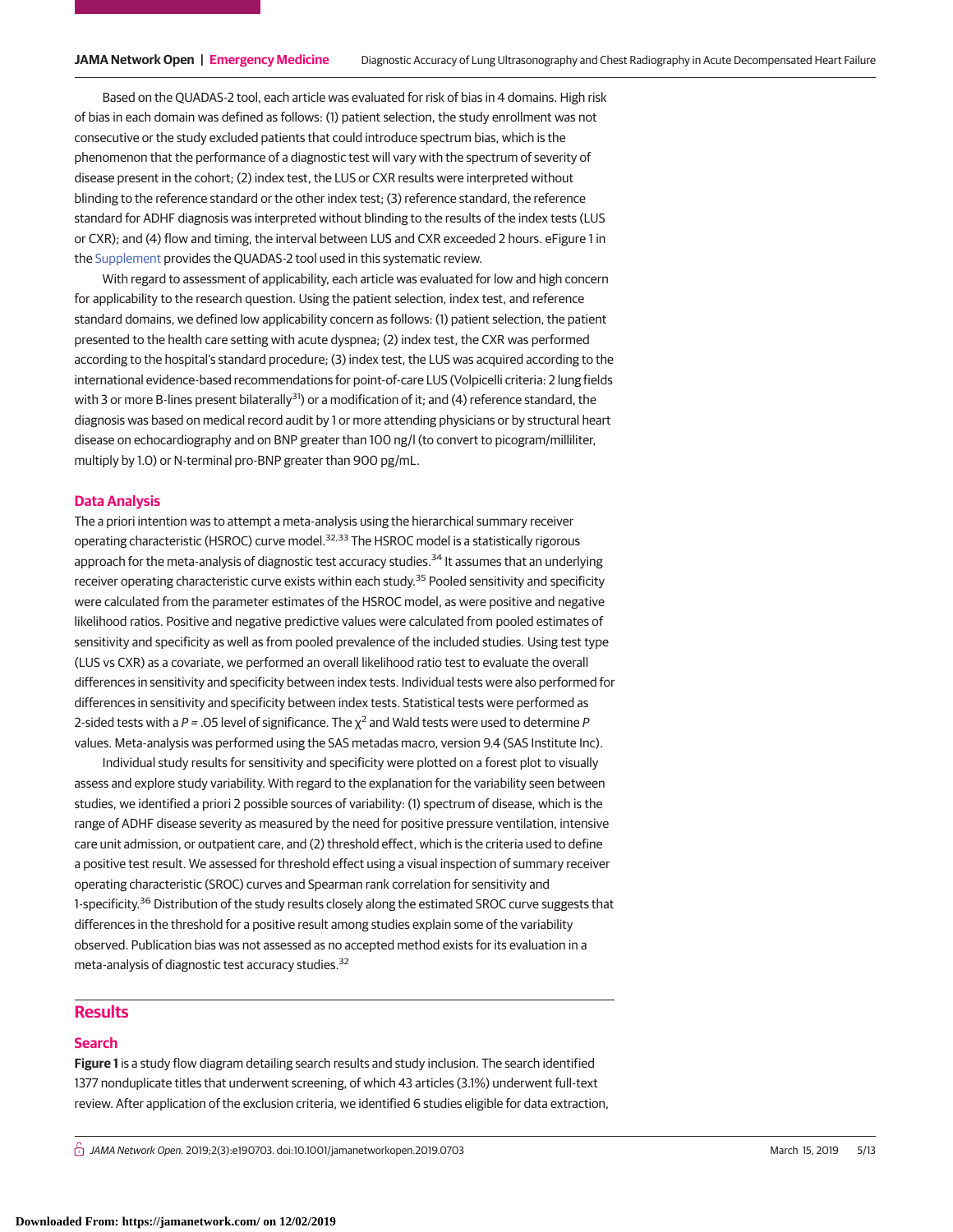representing a total of 1827 patients.17-19,25-27 Figure 1 provides reasons for exclusion and the number of studies excluded under each reason.

### **Study Characteristics**

Table 1 summarizes the basic characteristics of the included studies. Four studies (67%) were conducted in emergency department cohorts and 2 studies (33%) in internal medicine ward patients who initially presented to the emergency department with dyspnea. Table 2 summarizes relevant index test and reference standard characteristics for included studies.

The number of LUS operators per study ranged from 1 to at least 12 (some studies reported multiple sonographers but did not specify the exact number), with each patient assessed by a single sonographer in 5 (83%) of 6 studies. In Vitturi et al,<sup>19</sup> the exception study, LUS was performed twice by 2 different sonographers on each patient to assess interoperator variability. Three studies (50%) reported the LUS interrater agreement as κ, which ranged from 0.70 to 1.00. In 4 studies (67%), the sonographers acquiring the images were blinded to all clinical information except that which was seen at the bedside (ie, physical appearance of the patient) and interpreted the ultrasonography images. In 2 studies (33%), an LUS expert blinded to all clinical information interpreted previously recorded images. The length of the LUS image clip ranged from a still image to 10 seconds, and the number of lung zones examined per patient ranged from 4 to 12. All studies used the Volpicelli criteria<sup>31</sup> as the threshold for positive LUS or a modification of it.

Chest radiographs were typically obtained using postero-anterior view and interpreted by a radiologist in all studies. Blinding of the radiologist to clinical information was unclear in all included studies. The interval time between LUS and CXR ranged from fewer than 1 to 12 hours.

Five (83%) of 6 studies used expert medical record review as the reference standard. The remaining study, Öhman et al,<sup>18</sup> used echocardiography, BNP, and CXR criteria as the reference standard. **Figure 2** summarizes the estimate of sensitivity and specificity obtained from each study.<sup>17-19,25-27</sup> Vitturi et al<sup>19</sup> did not offer a global estimate of CXR sensitivity and specificity but instead described test characteristics of particular CXR findings. In this case, we used the highest estimates for sensitivity and specificity of CXR that were reported in the study. The study authors reported no conflicts of interests.



 $\stackrel{\curvearrowright}{\cap}$  JAMA Network Open. 2019;2(3):e190703. doi:10.1001/jamanetworkopen.2019.0703 (Reprinted) March 15, 2019 6/13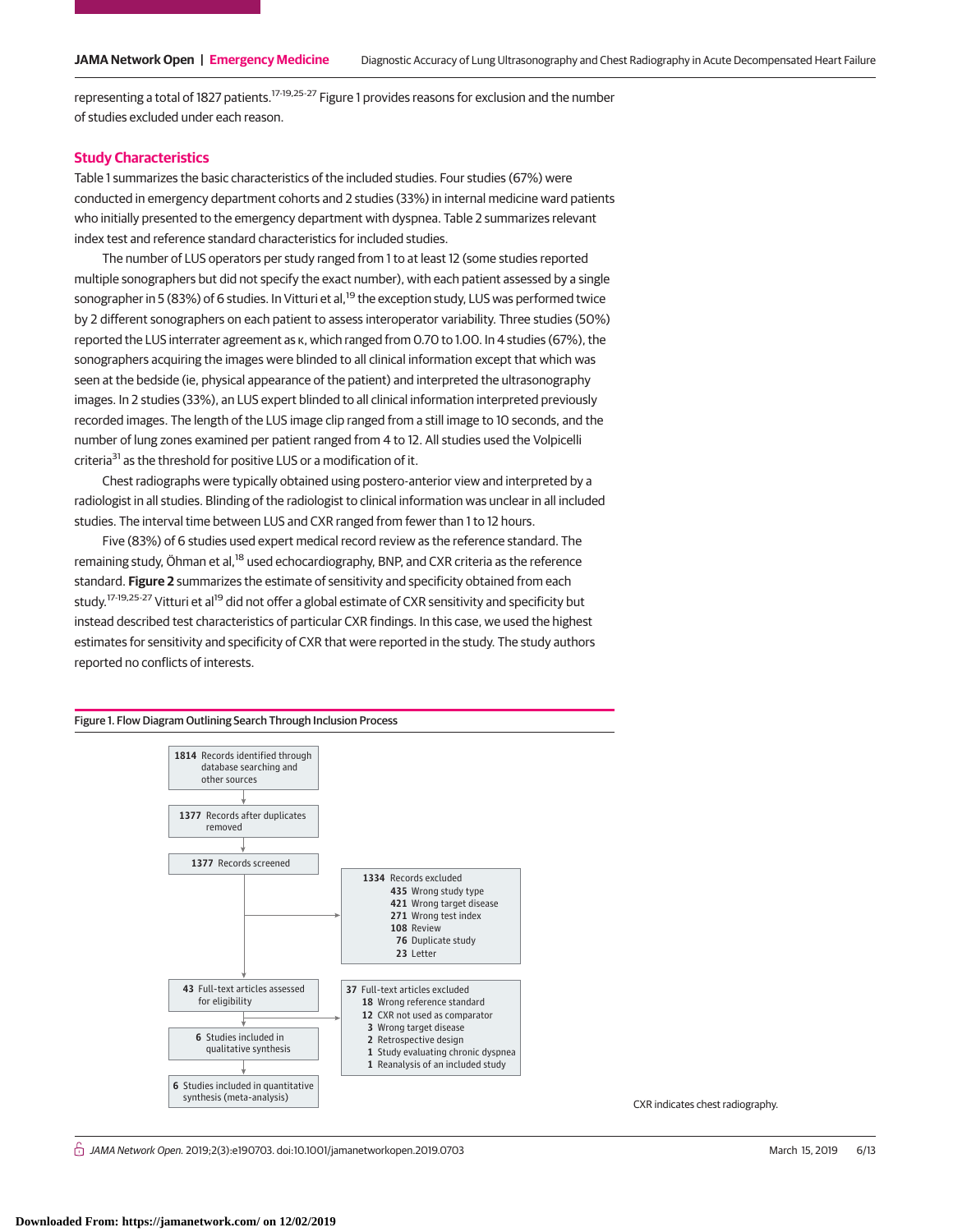#### **Primary Outcome**

For LUS, estimates of sensitivity ranged from 58% to 97% and specificity ranged from 69% to 94% among included studies. For CXR, estimates ranged from 70% to 90% for sensitivity and 61% to 98% for specificity (Figure 2).

Pooled estimates for LUS, calculated from the parameter estimates of the HSROC model, were 0.88 (95% Cl, 0.75-0.95) for sensitivity and 0.90 (95% Cl, 0.88-0.92) for specificity. In contrast, for CXR the pooled estimate for sensitivity was 0.73 (95% Cl, 0.70-0.76) and for specificity was 0.90 (95% Cl, 0.75-0.97).

The overall and the individual tests performed on the HSROC model found the relative sensitivity ratio of LUS, compared with CXR, to be 1.2 (95% CI, 1.08-1.34; P < .001) but found no difference in specificity between tests (relative specificity ratio, 1.0; 95% CI, 0.90-1.11;  $P = .96$ ).

**Table 3** shows additional test characteristics for CXR and LUS calculated from the HSROC model and from pooled ADHF prevalence in all included studies.

#### Figure 2. Forest Plots for Lung Ultrasonography and Chest Radiography

| LUS sensitivity<br>А                   |                               |                         |                                                       | LUS specificity<br>$\mathbf{B}$      |                               |                         |                                                          |
|----------------------------------------|-------------------------------|-------------------------|-------------------------------------------------------|--------------------------------------|-------------------------------|-------------------------|----------------------------------------------------------|
| Study                                  | No. of<br>Participants        | Sensitivity<br>(95% CI) |                                                       | Study                                | No. of<br><b>Participants</b> | Specificity<br>(95% CI) |                                                          |
| Baker et al, 25 2013                   | 204                           | $0.63(0.48-0.79)$       |                                                       | Baker et al. <sup>25</sup> 2013      | 204                           | $0.92(0.88-0.96)$       |                                                          |
| Pivetta et al, 26 2015                 | 1005                          | $0.90(0.88 - 0.93)$     |                                                       | Pivetta et al, 26 2015               | 1005                          | $0.94(0.91-0.96)$       |                                                          |
| Sartini et al, 17 2017                 | 236                           | $0.58(0.47-0.69)$       |                                                       | Sartini et al, 17 2017               | 236                           | $0.88(0.83 - 0.93)$     |                                                          |
| Öhman et al, 18 2017                   | 100                           | $0.96(0.91-1.00)$       | --                                                    | Öhman et al, 18 2017                 | 100                           | $0.81(0.69 - 0.93)$     |                                                          |
| Vitturi et al. <sup>19</sup> 2011      | 152                           | $0.97(0.93 - 1.00)$     |                                                       | Vitturi et al. <sup>19</sup> 2011    | 152                           | $0.79(0.69 - 0.88)$     |                                                          |
| Perrone et al, <sup>27</sup> 2017      | 130                           | $0.91(0.86 - 0.97)$     | --                                                    | Perrone et al, <sup>27</sup> 2017    | 130                           | $0.69(0.54-0.85)$       |                                                          |
| <b>CXR</b> sensitivity<br>$\mathsf{C}$ |                               |                         | $0.4$ 0.5 0.6 0.7 0.8 0.9 1.0<br>Sensitivity (95% CI) |                                      |                               |                         | $0.5$ 0.6 0.7 0.8 0.9 1.0<br>0.4<br>Specificity (95% CI) |
|                                        |                               |                         |                                                       |                                      |                               |                         |                                                          |
| Study                                  | No. of<br><b>Participants</b> | Sensitivity<br>(95% CI) |                                                       | <b>CXR</b> specificity<br>D<br>Study | No. of<br><b>Participants</b> | Specificity<br>(95% CI) |                                                          |
| Baker et al, 25 2013                   | 204                           | $0.76(0.61-0.90)$       |                                                       | Baker et al, 25 2013                 | 204                           | $0.98(0.95 - 1.00)$     |                                                          |
| Pivetta et al, <sup>26</sup> 2015      | 1005                          | $0.70(0.65 - 0.74)$     |                                                       | Pivetta et al, 26 2015               | 1005                          | $0.82(0.79-0.85)$       |                                                          |
| Sartini et al, 17 2017                 | 236                           | $0.75(0.66 - 0.83)$     |                                                       | Sartini et al. <sup>17</sup> 2017    | 236                           | $0.86(0.80-0.92)$       |                                                          |
| Öhman et al, 18 2017                   | 100                           | $0.90(0.82 - 0.98)$     |                                                       | Öhman et al, 18 2017                 | 100                           | $0.92(0.84-0.99)$       |                                                          |
| Vitturi et al, <sup>19</sup> 2011      | 152                           | $0.78(0.67 - 0.89)$     |                                                       | Vitturi et al, <sup>19</sup> 2011    | 152                           | $0.98(0.95 - 1.00)$     |                                                          |
| Perrone et al, <sup>27</sup> 2017      | 130                           | $0.73(0.64 - 0.83)$     |                                                       | Perrone et al, <sup>27</sup> 2017    | 130                           | $0.61(0.47-0.75)$       |                                                          |

CXR indicates chest radiography; LUS, lung ultrasonography.

Table 3. Test Characteristics of Lung Ultrasonography and Chest Radiography<sup>®</sup>

| <b>Index Test</b> | <b>Positive Likelihood Ratio</b><br>(95% CI) | Negative Likelihood Ratio<br>(95% CI) | <b>PPV</b><br>$(95\%$ CI) <sup>b</sup> | <b>NPV</b><br>$(95\%$ CI) <sup>b</sup> | Sensitivity<br>$(95\%$ CI) <sup>c</sup> | <b>Specificity</b><br>$(95\%$ CI) <sup>c</sup> |
|-------------------|----------------------------------------------|---------------------------------------|----------------------------------------|----------------------------------------|-----------------------------------------|------------------------------------------------|
| <b>CXR</b>        | 7.36 (2.70-20.07)                            | $0.30(0.26-0.35)$                     | $0.86(0.69-0.95)$                      | $0.80(0.75-0.83)$                      | $0.73(0.70-0.76)$                       | $0.90(0.75-0.97)$                              |
| LUS               | $8.63(6.93-10.74)$                           | $0.14(0.06-0.29)$                     | $0.88(0.83 - 0.90)$                    | $0.90(0.81 - 0.95)$                    | $0.88(0.75-0.95)$                       | $0.90(0.88-0.92)$                              |

Abbreviations: LUS, lung ultrasonography; CXR, chest radiography; NPV, negative predictive value; PPV, positive predictive value.

a All estimates calculated using the hierarchical summary receiver operating characteristic model.

<sup>b</sup> Taking into account the minimum (20%) and maximum (62%) prevalence across studies for LUS, the PPV ranged from 0.68 to 0.93 and the NPV ranged from 0.82 to 0.97. For CXR, the PPV ranged from 0.65 to 0.92 and the NPV ranged from 0.68 to 0.93.

<sup>c</sup> Sensitivity analysis was performed using the highest sensitivity and corresponding specificity and again for the highest specificity and corresponding sensitivity for CXR parameters in Vitturi et al.<sup>19</sup> The results did not differ from the main analysis in that relative sensitivity and the log ratio test remained statistically significant.

 $\stackrel{\frown}{\Pi}$  JAMA Network Open. 2019;2(3):e190703. doi:10.1001/jamanetworkopen.2019.0703 (Reprinted) March 15, 2019 7/13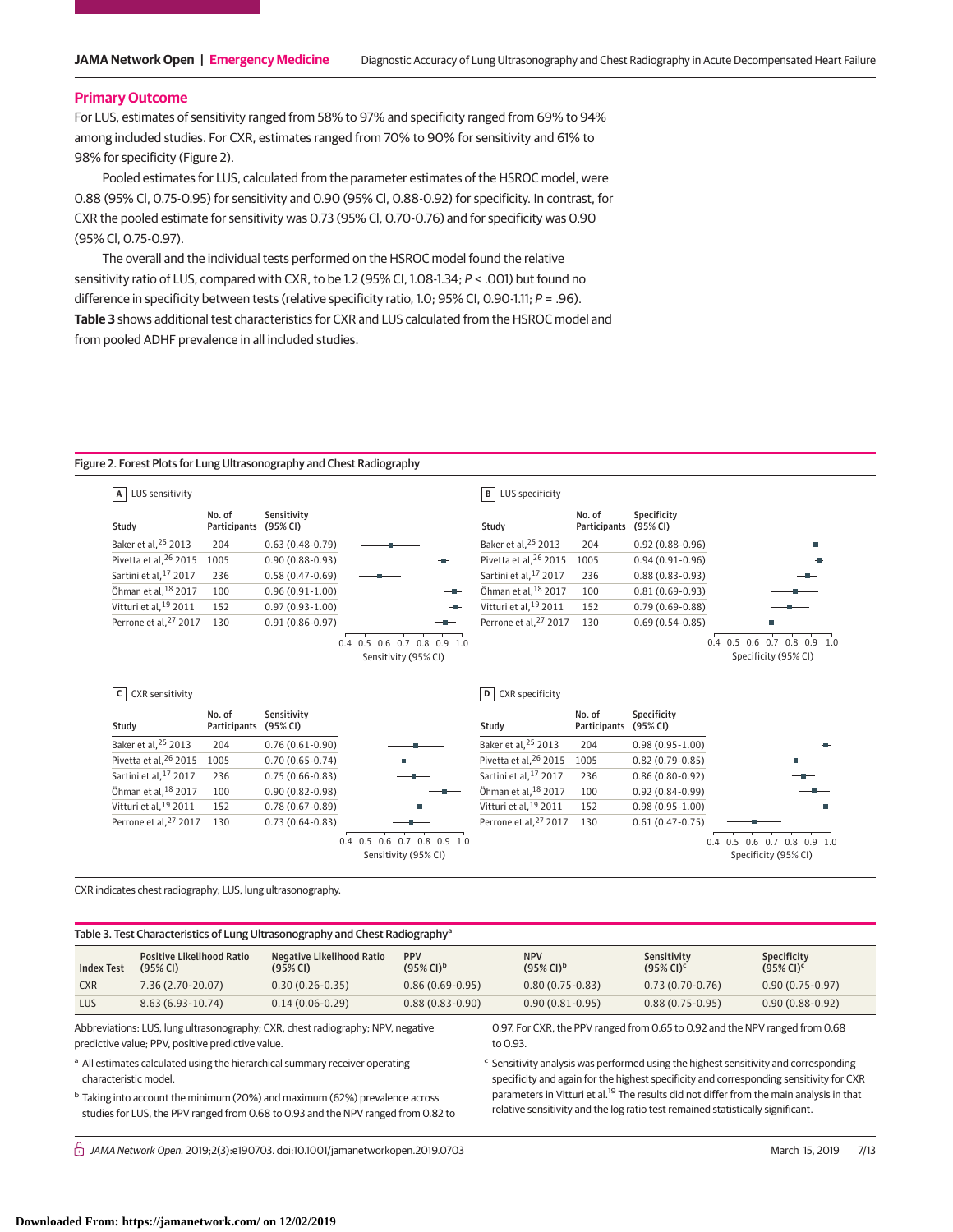#### **Assessment of Risk of Bias and Applicability**

The results of the risk of bias and applicability concern assessment of individual studies using the QUADAS-2 tool are shown in eTable 2 in the [Supplement.](https://jama.jamanetwork.com/article.aspx?doi=10.1001/jamanetworkopen.2019.0703&utm_campaign=articlePDF%26utm_medium=articlePDFlink%26utm_source=articlePDF%26utm_content=jamanetworkopen.2019.0703) Cohen κ was 0.36 (95% CI, 0.08-0.64) and Gwet AC1 was 0.61 (95% CI, 0.40-0.83), indicating fair to substantial interrater agreement beyond that of chance of QUADAS-2 assessments.<sup>29</sup> These results are within the range of findings in other studies that used QUADAS-2 as the quality assessment tool.<sup>28</sup> With regard to the patient selection domain, enrollment in 3 of the 6 trials (50%) was not consecutive but rather a convenience sample based on the availability of an LUS sonographer. Although it is possible that convenience sampling introduced an element of spectrum bias (ie, sicker patients may present at night rather than the day), it is unlikely to have greatly affected the relative performance of LUS to CXR. Given that all CXRs were interpreted by a radiologist, available expertise in CXR interpretation was unlikely to have contributed to a relative difference in accuracy between imaging modalities for the included studies with convenience samples.

The reference standard domain was found to be at high risk of bias across all studies. Study adjudicators for 5 of the 6 included studies (83%) had access to CXR results during medical record audit, suggesting review bias. The 1 remaining study, Öhman et al,<sup>18</sup> had CXR incorporated into the reference standard criteria, demonstrating incorporation bias. Thus, reference standard results were at high risk of bias, likely leading to overestimates in CXR accuracy across all studies.

Both Perrone et al<sup>27</sup> and Vitturi et al<sup>19</sup> were found to be at high risk of bias in the flow and timing domain, with CXR performed several hours before LUS. Given that symptomatic patients may have received diuretics in the interval between index tests, we expected this intervention to underestimate LUS sensitivity compared with CXR.

With regard to the applicability assessment, only 1 study met the criteria for high concern. Sartini et al<sup>17</sup> included patients who did not match the review question for the patient selection domain, as 50 study participants (37%) were treated for ADHF prior to undergoing CXR and LUS. Therefore, the imaging study was not used in the initial decision to diagnose or treat ADHF. No other concerns were found regarding applicability to the research question in any other domain.

Although not part of the QUADAS- 2 assessment, unclear or incomplete blinding of LUS and CXR interpreters to clinical data occurred. In 4 of the 6 included studies (67%), LUS was interpreted by the sonographer who obtained the images; although the sonographers were blinded to all other clinical information, they may have seen information at the bedside that could have affected their interpretation. Similarly, to what extent the radiologists were blinded to clinical data was unclear in all but 2 studies: Baker et al<sup>25</sup> reported that radiologists routinely reviewed previous chest imaging, and Öhman et al<sup>18</sup> reported blinding of radiologists to laboratory data and final diagnosis only.

#### **Assessment of Variability**

Visual inspection of the forest plot for LUS sensitivity revealed 2 potential outliers, Baker et al25 and Sartini et al,<sup>17</sup> both of which reported LUS sensitivities lower than almost all of the other studies on this topic. Visual inspection of the SROC curves (eFigure 2 in the [Supplement\)](https://jama.jamanetwork.com/article.aspx?doi=10.1001/jamanetworkopen.2019.0703&utm_campaign=articlePDF%26utm_medium=articlePDFlink%26utm_source=articlePDF%26utm_content=jamanetworkopen.2019.0703) demonstrated that the distribution of accuracy estimates found in each study followed the best-fit SROC curve, supporting the idea that differences in the threshold used to define a positive result between studies explain some of the variability observed between LUS results. Spearman rank correlation coefficient (ρ = 0.6) provided further evidence of the threshold effect contributing to the variability seen between studies for LUS but not for CXR. We were unable to evaluate variability based on spectrum of disease as no studies of outpatient or intensive care unit cohorts met the inclusion criteria.

A possible outlier for CXR sensitivity was the high estimate in Öhman et al,<sup>18</sup> which may be associated with incorporation bias: CXR was part of the reference standard criteria in that study.

A possible outlier for CXR specificity was the low estimate in Perrone et al,<sup>27</sup> which may be explained by 10% of patients having both pulmonary and cardiac processes associated with their abnormal imaging findings. Consistent with this premise, the LUS specificity estimate was lower in Perrone et al,<sup>27</sup> compared with other included studies.

 $\stackrel{\frown}{\Pi}$  JAMA Network Open. 2019;2(3):e190703. doi:10.1001/jamanetworkopen.2019.0703 (Reprinted) March 15, 2019 8/13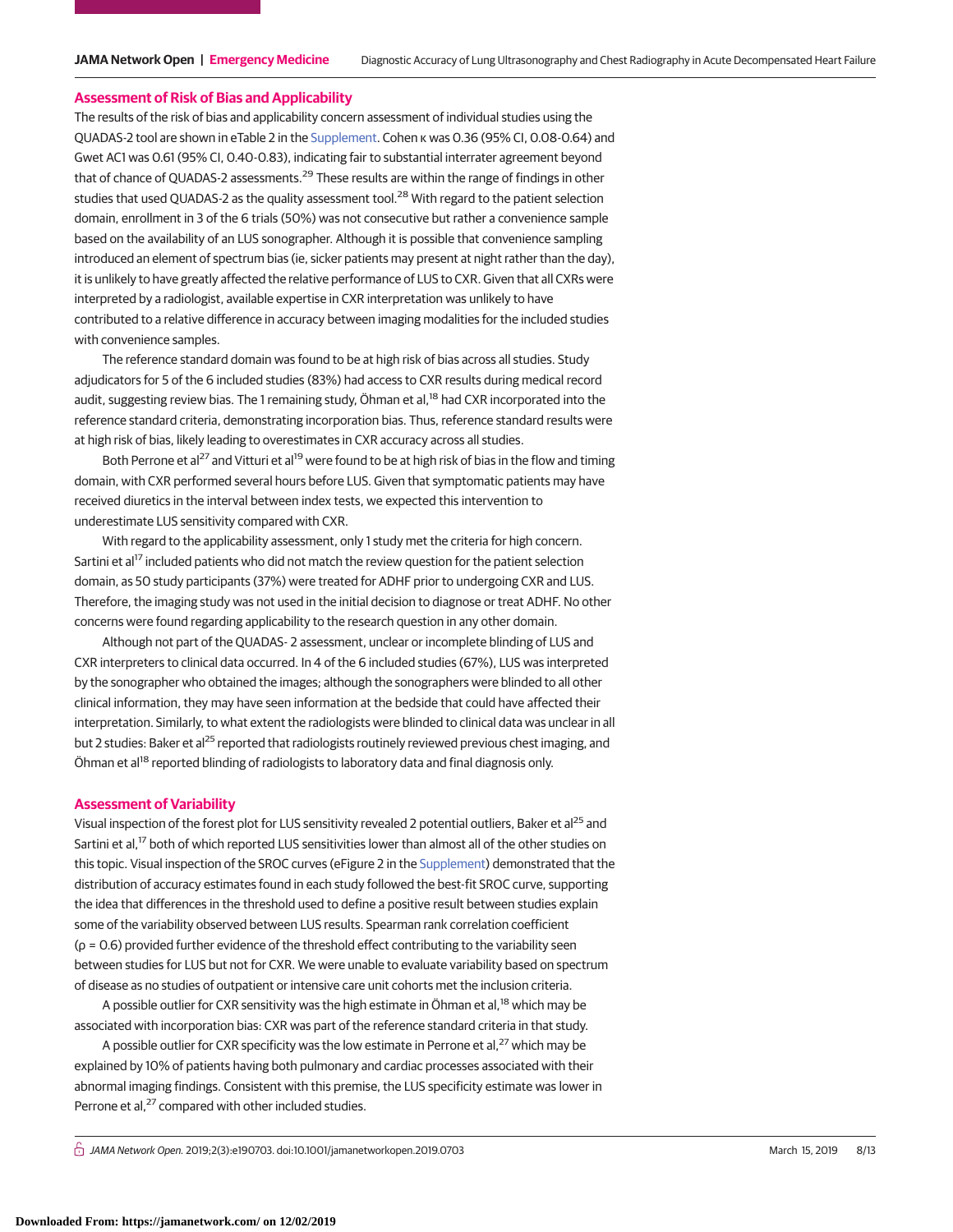#### **Discussion**

Among adults presenting to a hospital setting for acute dyspnea, a 15% absolute difference in sensitivity was found between LUS and CXR (0.88 vs 0.73), favoring LUS, but no statistically significant difference in specificity was found for the detection of pulmonary edema from ADHF. Specifically, for every 100 patients presenting with dyspnea owing to cardiogenic pulmonary edema, LUS can diagnose 15 more cases than CXR without an increase in the number of false-positives. In addition, we identified threshold effect to be a likely contributor to the variability seen in LUS accuracy results. The estimates for sensitivity and specificity are in agreement with other systematic reviews that evaluated the accuracy of LUS in the diagnosis of cardiogenic pulmonary edema.<sup>37-39</sup> To our knowledge, this is the first study that compared LUS accuracy with that of CXR by including only studies that performed both tests in all study participants, thereby minimizing the risk of bias and confounding owing to the differences in reference standards and study design. We chose this methodologic approach to prioritize internal validity over statistical power, knowing that it would result in fewer included studies. In spite of this tradeoff, the analysis of these data demonstrates that LUS, compared with CXR, has better sensitivity in the detection of pulmonary edema from ADHF and has comparable specificity.

The high variability present between LUS sensitivity results appears to be driven by the lower estimates of LUS sensitivity found in Sartini et al<sup>17</sup> and Baker et al.<sup>25</sup> In these studies, LUS was acquired using a still image or a 3-second video clip. It has been shown that shorter clips can underestimate the number of B-lines seen.<sup>40,41</sup> The short clip length used in both Sartini et al<sup>17</sup> and Baker et al<sup>25</sup> studies may explain their lower estimates of LUS sensitivity. In addition, in Sartini et al,<sup>17</sup> 50 patients (37%) received diuretic therapy prior to presentation to the emergency department. In a subgroup analysis that excluded these patients, LUS sensitivity was found to be 83% and specificity was found to be 86%, whereas CXR was found to be 64% sensitive and 94% specific. Signs of pulmonary edema seen on CXR are known to lag in resolution.<sup>42</sup> In contrast, LUS findings may be more responsive to dynamic changes in volume status.<sup>43-45</sup> Therefore, the low sensitivity of LUS in the main analysis may have been associated with the resolution of LUS abnormalities from diuretics administered prior to LUS testing. The test characteristics in the post hoc subgroup analysis that excluded those with prehospital diuretics are more consistent with the available evidence on the accuracy of LUS<sup>37-39</sup>

In addition to improved accuracy, LUS may offer other benefits compared with CXR, including avoidance of ionizing radiation and immediate availability of results. Lung ultrasonography has also be shown to be easy for clinicians to learn, perform, and interpret.<sup>37,46-49</sup> As presented in the clinical practice guidelines, the role of CXR in the evaluation of ADHF is, in part, to assess other causes of dyspnea. Because LUS has been shown to offer comparable or superior accuracy over many of the other most common causes of dyspnea,<sup>10-12,50</sup> it has the potential to become an initial imaging modality in the evaluation of patients with dyspnea. Future prospective studies are needed to determine if the use of LUS in the initial evaluation of adults presenting with dyspnea improves diagnosis, treatment, and outcomes of patients with ADHF.

## **Limitations**

The main limitation of this systematic review with meta-analysis is the small number of included studies. Including only studies that evaluated the accuracy of both LUS and CXR to minimize bias contributed to the small number of included studies. This limited inclusion, in turn, decreased the precision of our estimates as well as our ability to formally evaluate for possible causes of variability, including clinical setting, using subgroup analysis, and meta-regression. However, on visual inspection of all forest plots (Figure 2), no clear evidence of a difference in test characteristic estimates was found between emergency department and inpatient cohorts for either imaging modality.

 $\stackrel{\frown}{\Pi}$  JAMA Network Open. 2019;2(3):e190703. doi:10.1001/jamanetworkopen.2019.0703 (Reprinted) March 15, 2019 9/13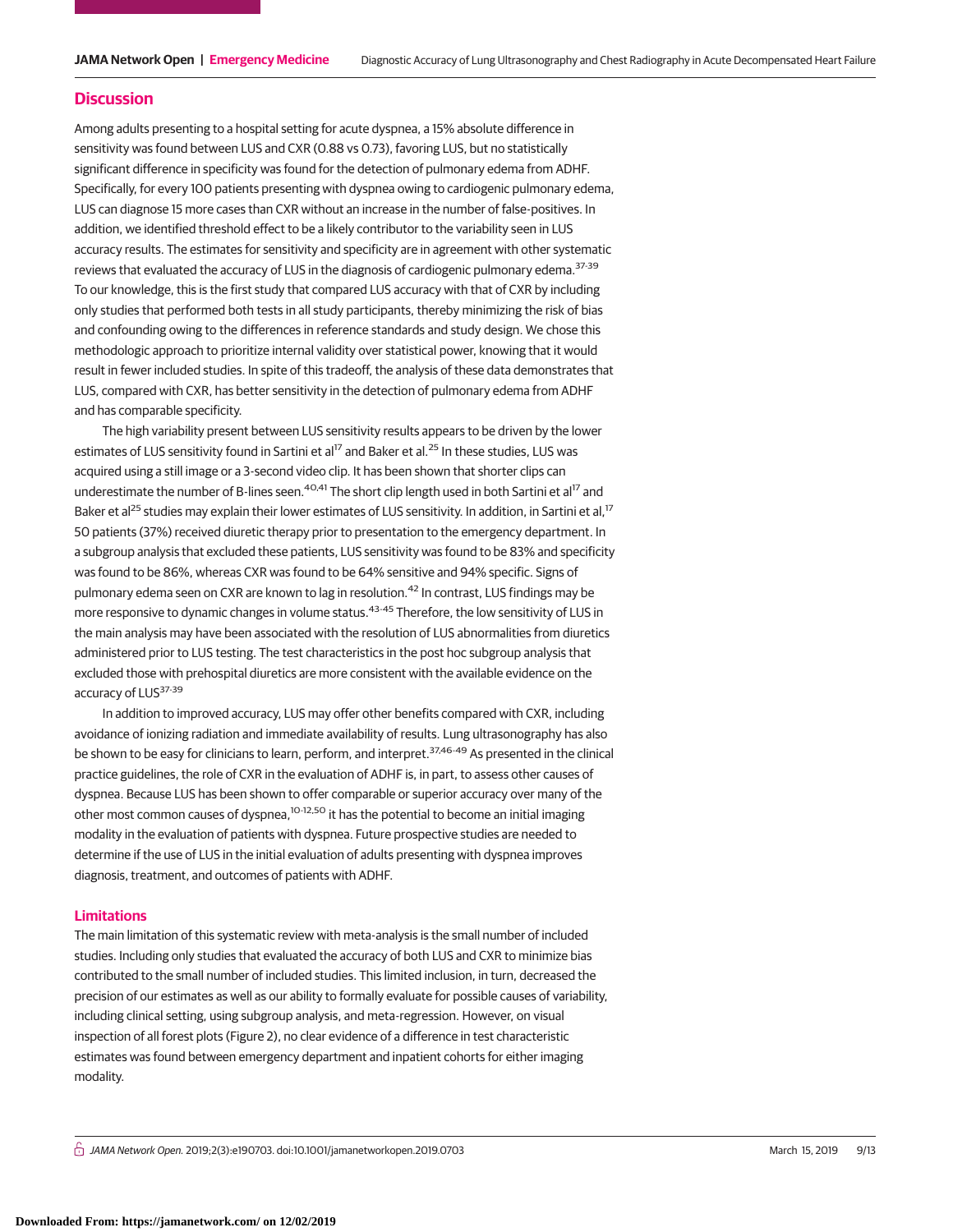Another important limitation is the risk of bias introduced by the lack of blinding of outcome adjudicators to CXR in 5 of the studies and by the incorporation of CXR as part of the reference standard in the remaining study. Thus, the direction of bias across all included studies likely favors CXR. In addition, these results are generalizable only to patients presenting to the hospital with acute dyspnea. The study is representative of a large proportion of the studies investigating LUS accuracy for cardiogenic pulmonary edema.<sup>37</sup>

# **Conclusions**

The findings suggest that LUS is as specific and more sensitive than CXR in the identification of cardiogenic pulmonary edema. Given the potential advantages of its use, LUS should be considered as an adjunct imaging modality in the evaluation of patients with dyspnea at risk of ADHF.

#### **ARTICLE INFORMATION**

**Accepted for Publication:** January 25, 2019.

**Published:** March 15, 2019. doi[:10.1001/jamanetworkopen.2019.0703](https://jama.jamanetwork.com/article.aspx?doi=10.1001/jamanetworkopen.2019.0703&utm_campaign=articlePDF%26utm_medium=articlePDFlink%26utm_source=articlePDF%26utm_content=jamanetworkopen.2019.0703)

**Open Access:** This is an open access article distributed under the terms of the [CC-BY License.](https://jamanetwork.com/journals/jamanetworkopen/pages/instructions-for-authors#SecOpenAccess/?utm_campaign=articlePDF%26utm_medium=articlePDFlink%26utm_source=articlePDF%26utm_content=jamanetworkopen.2019.0703) © 2019 Maw AM et al. JAMA Network Open.

**Corresponding Author:** Anna M. Maw, MD, MS, Division of Hospital Medicine, University of Colorado, 2937 Florence St, Denver, CO, 80238 [\(anna.maw@ucdenver.edu\)](mailto:anna.maw@ucdenver.edu).

**Author Affiliations:** Division of Hospital Medicine, University of Colorado, Aurora (Maw, Hassanin, Salame); Division of Cardiology, University of Colorado School of Medicine, Aurora (Ho, Daugherty); Division of Cardiology, VA Eastern Colorado Health Care System, Aurora (Ho); Department of Radiology, University of Ottawa, Ottawa, Ontario, Canada (McInnes); Clinical Epidemiology Program, Ottawa Hospital Research Institute, Ottawa, Ontario, Canada (McInnes); Adult and Child Consortium for Health Outcomes Research and Delivery Science, Aurora, Colorado (Moss, Juarez-Colunga, Daugherty); Rocky Mountain Prevention Research Center, Aurora, Colorado (Juarez-Colunga); Division of Pulmonary and Critical Care Medicine and Division of General and Hospital Medicine, The University of Texas School of Medicine at San Antonio, San Antonio (Soni); Section of Hospital Medicine, South Texas Veterans Health Care System, San Antonio (Soni); Institute of Cardiology/University Foundation of Cardiology, Porto Alegre, Brazil (Miglioranza); Department of Emergency Medicine, Brigham and Women's Hospital, Boston, Massachusetts (Platz); Harvard Medical School, Boston, Massachusetts (Platz); Health Sciences Library, University of Colorado, Aurora (DeSanto); Division of Hospital Medicine, University of Texas Southwestern Medical Center, Dallas (Sertich).

**Author Contributions:** Dr Maw had full access to all of the data in the study and takes responsibility for the integrity of the data and the accuracy of the data analysis. Drs Maw and Hassanin contributed equally to this work.

Concept and design: Maw, Hassanin, McInnes, Daugherty.

Acquisition, analysis, or interpretation of data: Maw, Hassanin, Ho, McInnes, Moss, Juarez-Colunga, Soni, Miglioranza, Platz, DeSanto, Sertich, Salame.

Drafting of the manuscript: Maw, Hassanin, Moss, Soni, DeSanto, Sertich.

Critical revision of the manuscript for important intellectual content: Maw, Hassanin, Ho, McInnes, Moss, Juarez-Colunga, Soni, Miglioranza, Platz, Salame, Daugherty.

Statistical analysis: Maw, Moss, Juarez-Colunga.

Obtained funding: Soni.

Administrative, technical, or material support: Maw, Hassanin, Soni, Miglioranza, DeSanto.

Supervision: Maw, Hassanin, Soni, Miglioranza, Daugherty.

**Conflict of Interest Disclosures:** Dr Ho reported that he is supported by grants from the National Heart, Lung, and Blood Institute (NHLBI) and VA Health Services Research and Development Service; serving on a steering committee for a clinical trial on medication adherence for Janssen, Inc; and being the deputy editor for Circulation: Cardiovascular Quality and Outcomes. Dr Soni reported receiving grant HX002263-01A1 from the US Department of Veterans Affairs Quality Enhancement Research Initiative Partnered Evaluation Initiative outside of the submitted work. Dr Miglioranza reported receiving grants from Rio Grande do Sul State governmental agency for research support, grants from Brazilian governmental agency for research support, and grants from Brazilian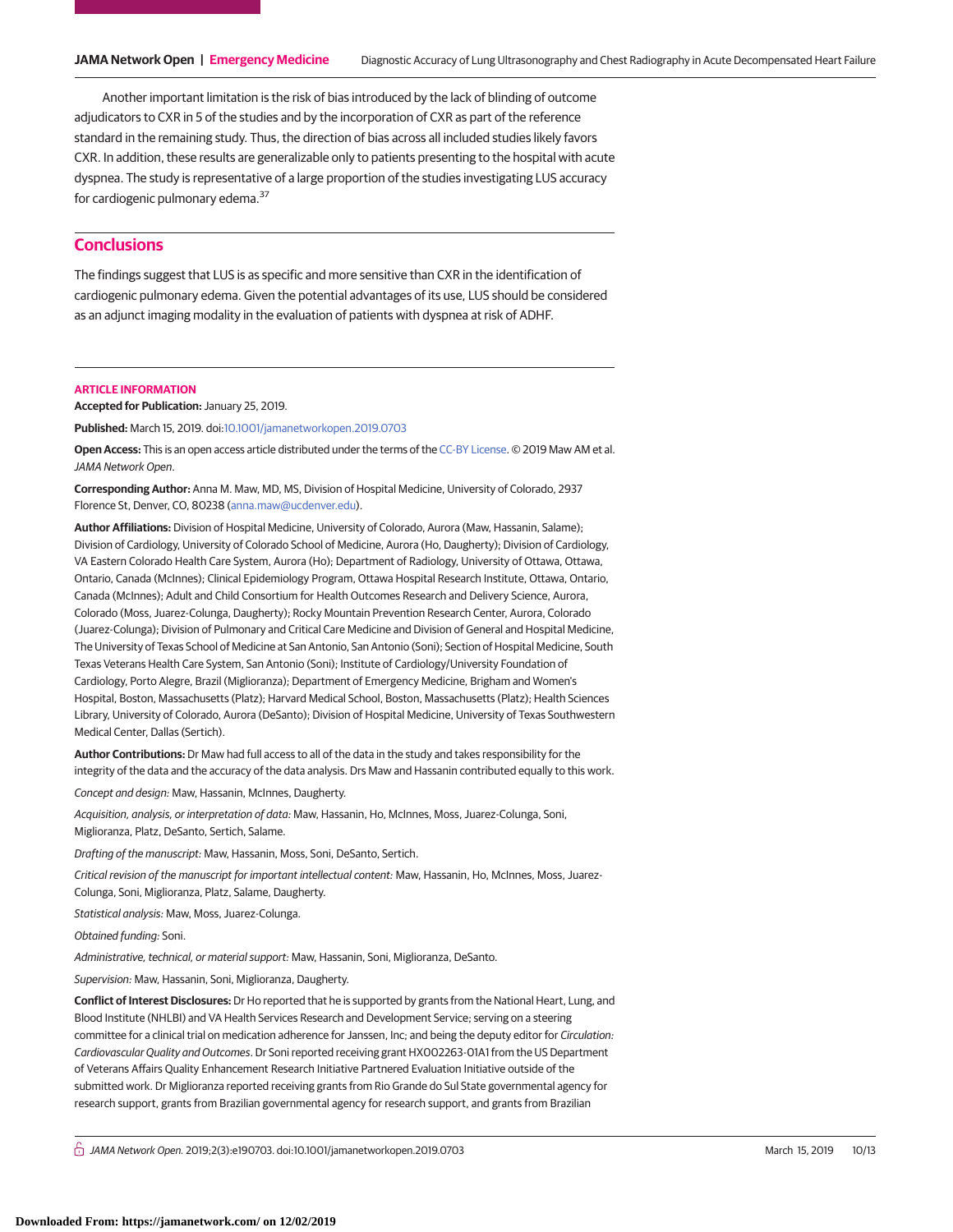governmental agency for postgraduate support (Coordenação de Aperfeiçoamento de Pessoal de Nível Superior— CAPES) during the conduct of the study. Dr Platz reported receiving grant K23 HL123533 from the NHLBI outside of the submitted work. Dr Daugherty reported receiving grant R01 HL133343 from the NHLBI and grant 15SFDRN24470027 from the American Heart Association (AHA) during the conduct of the study as well as grants from the National Institutes of Health and from the AHA outside of the submitted work. No other disclosures were reported.

**Disclaimer:** The views expressed herein represent those of the authors and do not necessarily represent the official views of the National Heart, Lung, and Blood Institute or the American Heart Association.

#### **REFERENCES**

**1**. Ray P, Birolleau S, Lefort Y, et al. Acute respiratory failure in the elderly: etiology, emergency diagnosis and prognosis. Crit Care. 2006;10(3):R82. doi[:10.1186/cc4926](https://dx.doi.org/10.1186/cc4926)

**2**. Rui PKK. National Hospital Ambulatory Medical Care Survey: 2014 emergency department summary tables. [https://](https://www.cdc.gov/nchs/data/nhamcs/web_tables/2014_ed_web_tables.pdf) [www.cdc.gov/nchs/data/nhamcs/web\\_tables/2014\\_ed\\_web\\_tables.pdf.](https://www.cdc.gov/nchs/data/nhamcs/web_tables/2014_ed_web_tables.pdf) Accessed June 14, 2018.

**3**. Yancy CW, Jessup M, Bozkurt B, et al; Writing Committee Members; American College of Cardiology Foundation/American Heart Association Task Force on Practice Guidelines. 2013 ACCF/AHA guideline for the management of heart failure: a report of the American College of Cardiology Foundation/American Heart Association Task Force on practice guidelines. Circulation. 2013;128(16):e240-e327. doi[:10.1161/CIR.](https://dx.doi.org/10.1161/CIR.0b013e31829e8776) [0b013e31829e8776](https://dx.doi.org/10.1161/CIR.0b013e31829e8776)

**4**. Ponikowski P, Voors AA, Anker SD, et al. 2016 ESC Guidelines for the Diagnosis and Treatment of Acute and Chronic Heart Failure. Rev Esp Cardiol (Engl Ed). 2016;69(12):1167. doi[:10.1016/j.rec.2016.11.005](https://dx.doi.org/10.1016/j.rec.2016.11.005)

**5**. Matsue Y, Damman K, Voors AA, et al. Time-to-furosemide treatment and mortality in patients hospitalized with acute heart failure.J Am Coll Cardiol. 2017;69(25):3042-3051. doi[:10.1016/j.jacc.2017.04.042](https://dx.doi.org/10.1016/j.jacc.2017.04.042)

**6**. Peacock WF, Emerman C, Costanzo MR, Diercks DB, Lopatin M, Fonarow GC. Early vasoactive drugs improve heart failure outcomes. Congest Heart Fail. 2009;15(6):256-264. doi[:10.1111/j.1751-7133.2009.00112.x](https://dx.doi.org/10.1111/j.1751-7133.2009.00112.x)

**7**. Collins SP, Lindsell CJ, Storrow AB, Abraham WT; ADHERE Scientific Advisory Committee, Investigators and Study Group. Prevalence of negative chest radiography results in the emergency department patient with decompensated heart failure. Ann Emerg Med. 2006;47(1):13-18. doi[:10.1016/j.annemergmed.2005.04.003](https://dx.doi.org/10.1016/j.annemergmed.2005.04.003)

**8**. Mueller-Lenke N, Rudez J, Staub D, et al. Use of chest radiography in the emergency diagnosis of acute congestive heart failure. Heart. 2006;92(5):695-696. doi[:10.1136/hrt.2005.074583](https://dx.doi.org/10.1136/hrt.2005.074583)

**9**. Peacock WF, Braunwald E, Abraham W, et al. National Heart, Lung, and Blood Institute working group on emergency department management of acute heart failure: research challenges and opportunities.J Am Coll Cardiol. 2010;56(5):343-351. doi[:10.1016/j.jacc.2010.03.051](https://dx.doi.org/10.1016/j.jacc.2010.03.051)

**10**. Yousefifard M, Baikpour M, Ghelichkhani P, et al. Screening performance characteristic of ultrasonography and radiography in detection of pleural effusion; a meta-analysis. Emerg (Tehran)[. 2016;4\(1\):1-10.](https://www.ncbi.nlm.nih.gov/pubmed/26862542)

**11**. Chavez MA, Shams N, Ellington LE, et al. Lung ultrasound for the diagnosis of pneumonia in adults: a systematic review and meta-analysis. Respir Res. 2014;15:50. doi[:10.1186/1465-9921-15-50](https://dx.doi.org/10.1186/1465-9921-15-50)

**12**. Alrajab S, Youssef AM, Akkus NI, Caldito G. Pleural ultrasonography versus chest radiography for the diagnosis of pneumothorax: review of the literature and meta-analysis. Crit Care. 2013;17(5):R208. doi[:10.1186/cc13016](https://dx.doi.org/10.1186/cc13016)

**13**. Lichtenstein D, Mézière G, Biderman P, Gepner A, Barré O. The comet-tail artifact: an ultrasound sign of alveolar-interstitial syndrome. Am J Respir Crit Care Med. 1997;156(5):1640-1646. doi[:10.1164/ajrccm.156.5.](https://dx.doi.org/10.1164/ajrccm.156.5.96-07096) [96-07096](https://dx.doi.org/10.1164/ajrccm.156.5.96-07096)

**14**. Jambrik Z, Monti S, Coppola V, et al. Usefulness of ultrasound lung comets as a nonradiologic sign of extravascular lung water. Am J Cardiol. 2004;93(10):1265-1270. doi[:10.1016/j.amjcard.2004.02.012](https://dx.doi.org/10.1016/j.amjcard.2004.02.012)

**15**. Agricola E, Bove T, Oppizzi M, et al. "Ultrasound comet-tail images": a marker of pulmonary edema: a comparative study with wedge pressure and extravascular lung water. Chest. 2005;127(5):1690-1695. doi[:10.](https://dx.doi.org/10.1378/chest.127.5.1690) [1378/chest.127.5.1690](https://dx.doi.org/10.1378/chest.127.5.1690)

**16**. Baldi G, Gargani L, Abramo A, et al. Lung water assessment by lung ultrasonography in intensive care: a pilot study. Intensive Care Med. 2013;39(1):74-84. doi[:10.1007/s00134-012-2694-x](https://dx.doi.org/10.1007/s00134-012-2694-x)

**17**. Sartini S, Frizzi J, Borselli M, et al. Which method is best for an early accurate diagnosis of acute heart failure? Comparison between lung ultrasound, chest X-ray and NT pro-BNP performance: a prospective study. Intern Emerg Med. 2017;12(6):861-869. doi[:10.1007/s11739-016-1498-3](https://dx.doi.org/10.1007/s11739-016-1498-3)

**18**. Öhman J, Harjola VP, Karjalainen P, Lassus J. Rapid cardiothoracic ultrasound protocol for diagnosis of acute heart failure in the emergency department [published online October 3, 2017]. Eur J Emerg Med. doi[:10.1097/MEJ.](https://dx.doi.org/10.1097/MEJ.0000000000000499) [0000000000000499](https://dx.doi.org/10.1097/MEJ.0000000000000499)

 $\stackrel{\frown}{\Box}$  JAMA Network Open. 2019;2(3):e190703. doi:10.1001/jamanetworkopen.2019.0703 (Reprinted) March 15, 2019 11/13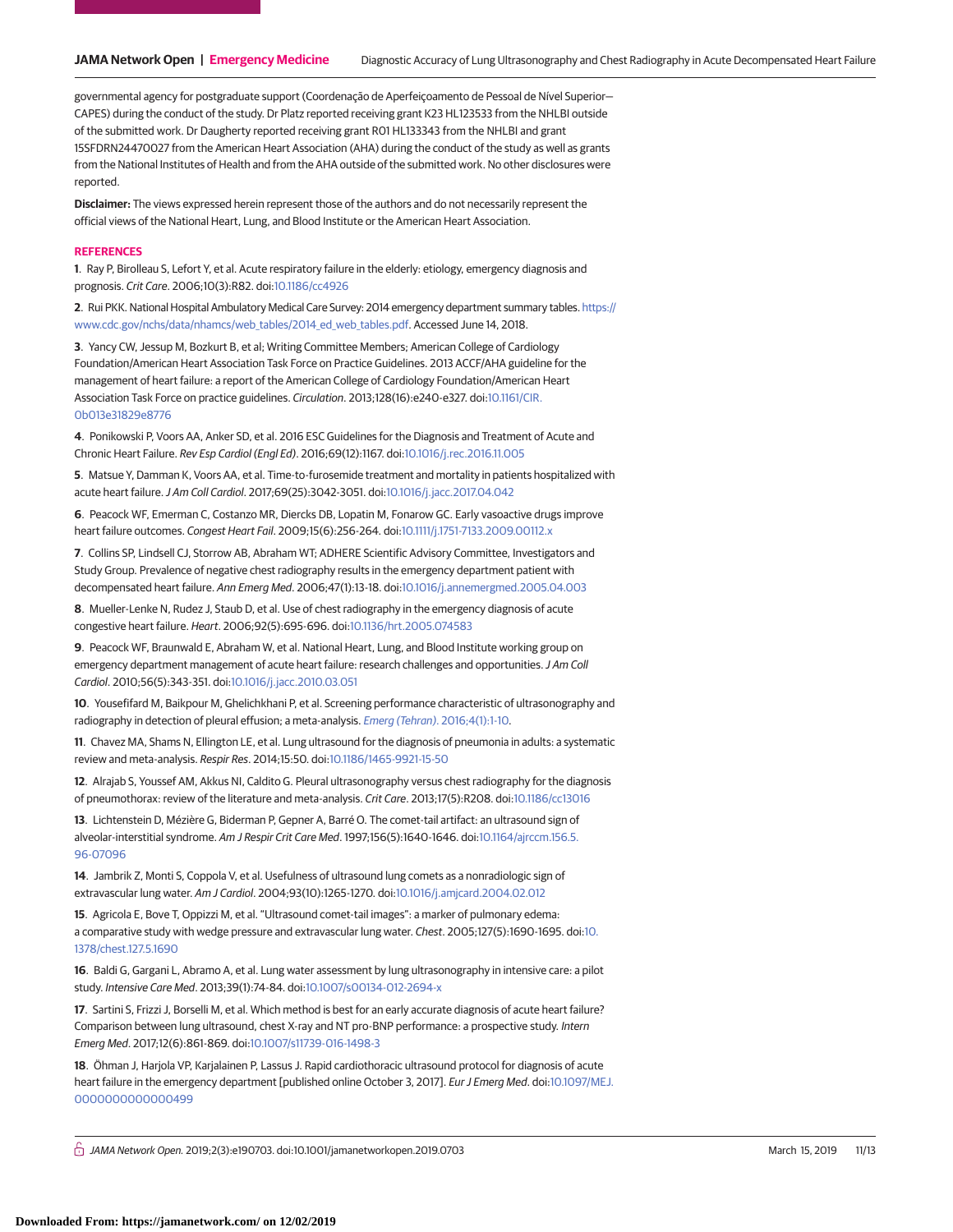**19**. Vitturi N, Soattin M, Allemand E, Simoni F, Realdi G. Thoracic ultrasonography: a new method for the work-up of patients with dyspnea().J Ultrasound. 2011;14(3):147-151. doi[:10.1016/j.jus.2011.06.009](https://dx.doi.org/10.1016/j.jus.2011.06.009)

**20**. Martindale JL, Wakai A, Collins SP, et al. Diagnosing acute heart failure in the emergency department: a systematic review and meta-analysis. Acad Emerg Med. 2016;23(3):223-242. doi[:10.1111/acem.12878](https://dx.doi.org/10.1111/acem.12878)

**21**. Wang CS, FitzGerald JM, Schulzer M, Mak E, Ayas NT. Does this dyspneic patient in the emergency department have congestive heart failure? JAMA. 2005;294(15):1944-1956. doi[:10.1001/jama.294.15.1944](https://jama.jamanetwork.com/article.aspx?doi=10.1001/jama.294.15.1944&utm_campaign=articlePDF%26utm_medium=articlePDFlink%26utm_source=articlePDF%26utm_content=jamanetworkopen.2019.0703)

**22**. Deeks JJBP, Gatsonis C. Cochrane Handbook for Systematic Reviews of Diagnostic Test Accuracy, Version 1.0.0. London, UK: The Cochrane Collaboration; 2013. [https://methods.cochrane.org/sdt/handbook-dta-reviews.](https://methods.cochrane.org/sdt/handbook-dta-reviews) Accessed June 12, 2018.

**23**. McInnes MDF, Moher D, Thombs BD, et al; the PRISMA-DTA Group. Preferred Reporting Items for a Systematic Review and Meta-analysis of Diagnostic Test Accuracy Studies: The PRISMA-DTA Statement.JAMA. 2018;319(4): 388-396. doi[:10.1001/jama.2017.19163](https://jama.jamanetwork.com/article.aspx?doi=10.1001/jama.2017.19163&utm_campaign=articlePDF%26utm_medium=articlePDFlink%26utm_source=articlePDF%26utm_content=jamanetworkopen.2019.0703)

**24**. Maw A. Accuracy of lung ultrasound versus chest x-ray for diagnosing pulmonary edema. PROSPERO. [http://](http://www.crd.york.ac.uk/PROSPERO/display_record.php?ID=CRD42017067355) [www.crd.york.ac.uk/PROSPERO/display\\_record.php?ID=CRD42017067355.](http://www.crd.york.ac.uk/PROSPERO/display_record.php?ID=CRD42017067355) Accessed June 12, 2018.

**25**. Baker K, Mitchell G, Thompson AG, Stieler G. Comparison of a basic lung scanning protocol against formally reported chest x-ray in the diagnosis of pulmonary oedema. Australas J Ultrasound Med. 2013;16(4):183-189. doi: [10.1002/j.2205-0140.2013.tb00245.x](https://dx.doi.org/10.1002/j.2205-0140.2013.tb00245.x)

**26**. Pivetta E, Goffi A, Lupia E, et al; SIMEU Group for Lung Ultrasound in the Emergency Department in Piedmont. Lung ultrasound-implemented diagnosis of acute decompensated heart failure in the ED: a SIMEU multicenter study. Chest. 2015;148(1):202-210. doi[:10.1378/chest.14-2608](https://dx.doi.org/10.1378/chest.14-2608)

**27**. Perrone T, Maggi A, Sgarlata C, et al. Lung ultrasound in internal medicine: a bedside help to increase accuracy in the diagnosis of dyspnea. Eur J Intern Med. 2017;46:61-65. doi[:10.1016/j.ejim.2017.07.034](https://dx.doi.org/10.1016/j.ejim.2017.07.034)

**28**. Whiting PF, Rutjes AW, Westwood ME, et al; QUADAS-2 Group. QUADAS-2: a revised tool for the quality assessment of diagnostic accuracy studies. Ann Intern Med. 2011;155(8):529-536. doi[:10.7326/0003-4819-155-8-](https://dx.doi.org/10.7326/0003-4819-155-8-201110180-00009) [201110180-00009](https://dx.doi.org/10.7326/0003-4819-155-8-201110180-00009)

**29**. Wongpakaran N, Wongpakaran T, Wedding D, Gwet KL. A comparison of Cohen's Kappa and Gwet's AC1 when calculating inter-rater reliability coefficients: a study conducted with personality disorder samples. BMC Med Res Methodol. 2013;13:61. doi[:10.1186/1471-2288-13-61](https://dx.doi.org/10.1186/1471-2288-13-61)

**30**. Gwet KL. Computing inter-rater reliability and its variance in the presence of high agreement. Br J Math Stat Psychol. 2008;61(Pt 1):29-48. doi[:10.1348/000711006X126600](https://dx.doi.org/10.1348/000711006X126600)

**31**. Volpicelli G, Elbarbary M, Blaivas M, et al; International Liaison Committee on Lung Ultrasound (ILC-LUS) for International Consensus Conference on Lung Ultrasound (ICC-LUS). International evidence-based recommendations for point-of-care lung ultrasound. Intensive Care Med. 2012;38(4):577-591. doi[:10.1007/](https://dx.doi.org/10.1007/s00134-012-2513-4) [s00134-012-2513-4](https://dx.doi.org/10.1007/s00134-012-2513-4)

**32**. McInnes MD, Bossuyt PM. Pitfalls of systematic reviews and meta-analyses in imaging research. Radiology. 2015;277(1):13-21. doi[:10.1148/radiol.2015142779](https://dx.doi.org/10.1148/radiol.2015142779)

**33**. Rutter CM, Gatsonis CA. Regression methods for meta-analysis of diagnostic test data. [Acad Radiol](https://www.ncbi.nlm.nih.gov/pubmed/9419705). 1995; [2\(suppl 1\):S48-S56.](https://www.ncbi.nlm.nih.gov/pubmed/9419705)

**34**. Rutter CM, Gatsonis CA. A hierarchical regression approach to meta-analysis of diagnostic test accuracy evaluations. Stat Med. 2001;20(19):2865-2884. doi[:10.1002/sim.942](https://dx.doi.org/10.1002/sim.942)

**35**. Macaskill PGC, Deeks JJ, Harbord RM, Takwoingi Y. Analysing and Presenting Results. Cochrane Handbook for Systematic Reviews of Diagnostic Test Accuracy Version 1.0. London, UK: The Cochrane Collaboration; 2010.

**36**. Moses LE, Shapiro D, Littenberg B. Combining independent studies of a diagnostic test into a summary ROC curve: data-analytic approaches and some additional considerations. Stat Med. 1993;12(14):1293-1316. doi[:10.](https://dx.doi.org/10.1002/sim.4780121403) [1002/sim.4780121403](https://dx.doi.org/10.1002/sim.4780121403)

**37**. Al Deeb M, Barbic S, Featherstone R, Dankoff J, Barbic D. Point-of-care ultrasonography for the diagnosis of acute cardiogenic pulmonary edema in patients presenting with acute dyspnea: a systematic review and metaanalysis. Acad Emerg Med. 2014;21(8):843-852. doi[:10.1111/acem.12435](https://dx.doi.org/10.1111/acem.12435)

**38**. McGivery K, Atkinson P, Lewis D, et al. Emergency department ultrasound for the detection of B-lines in the early diagnosis of acute decompensated heart failure: a systematic review and meta-analysis. CJEM. 2018;20(3): 343-352. doi[:10.1017/cem.2018.27](https://dx.doi.org/10.1017/cem.2018.27)

**39**. Wang Y, Shen Z, Lu X, Zhen Y, Li H. Sensitivity and specificity of ultrasound for the diagnosis of acute pulmonary edema: a systematic review and meta-analysis. Med Ultrason. 2018;1(1):32-36. doi[:10.11152/mu-1223](https://dx.doi.org/10.11152/mu-1223)

 $\stackrel{\frown}{\Box}$  JAMA Network Open. 2019;2(3):e190703. doi:10.1001/jamanetworkopen.2019.0703 (Reprinted) March 15, 2019 12/13